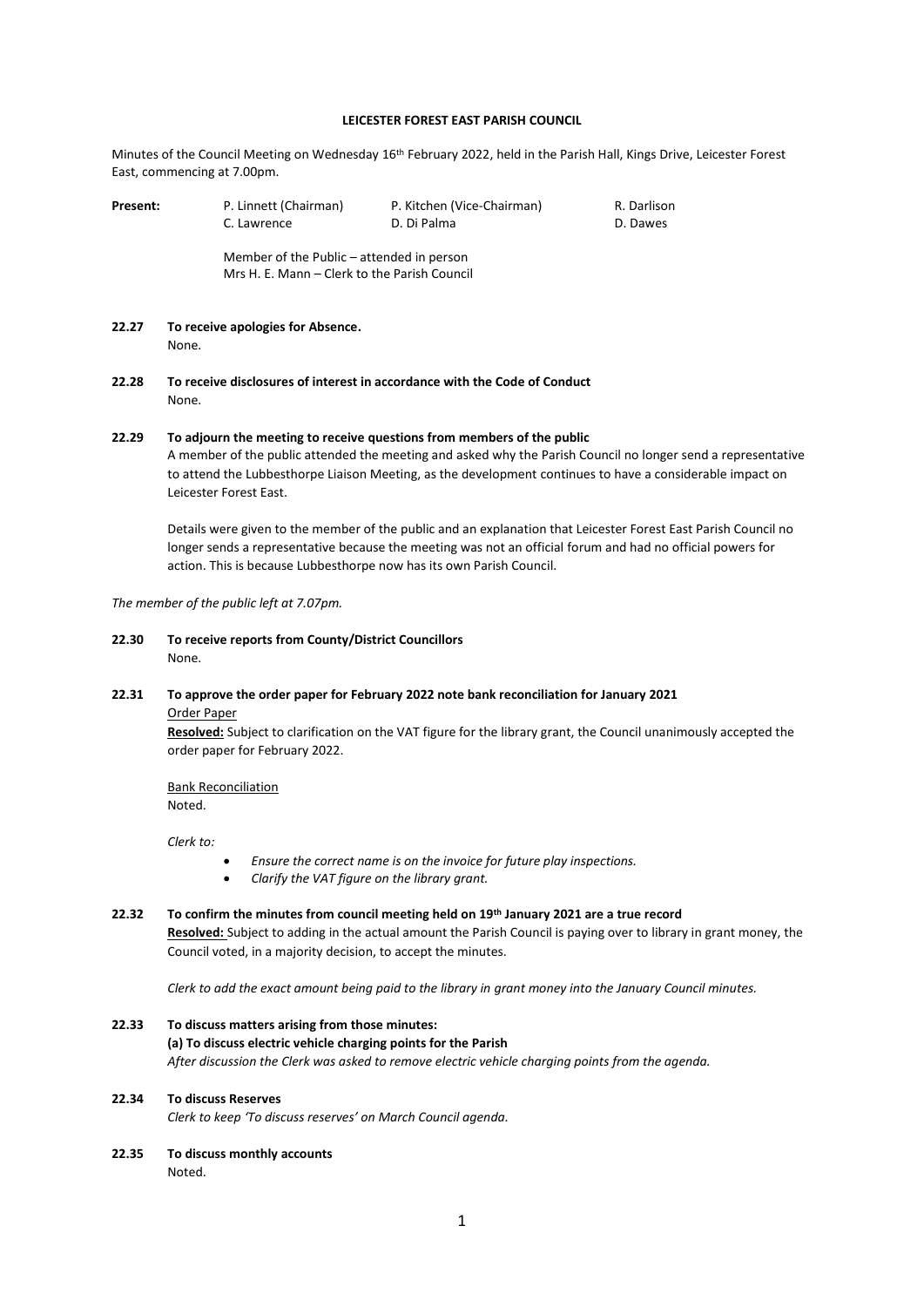**22.36 To vote to temporarily suspend Financial Regulation 11.1 (h) in relation to waste management contract**

**Resolved:** The Council unanimously resolved to temporarily suspend Financial Regulation 11.3 (the need to obtain three quotes for contracts) in relation to the parks' bins emptying and litter picking contract only. This suspension is for this financial year only. This is because the Clerk has been unable to find another company to give a like-for-like quote (Biffa and AE Burgess will only empty their own bins and do not provide a litter-picking service).

*Clerk to add to March Council agenda/Parks agenda to accept Blaby District Council's parks' bin emptying and litter picking quote.*

**22.37 To approve cheque transfer from HSBC account to Unity account** Two councillors to sign the cheque.

*Clerk to ensure cheque transfer is paid into Unity account.*

### **22.38 To discuss any matters arising from the Planning and Parks Committee meetings held 01.02.2022**

- No further update on the Neighbourhood Development Plan.
- Lots of companies have contacted the Clerk regarding new Christmas Lights for Christmas 2022. Details will be provided for the March Planning meeting.
- The Staffing and Appeals Committee also met and this will be an item on the March Council meeting.
- **22.39 To receive Planning Applications/Decisions/Enforcement cases received after Planning meeting was held:**
	- **(a) 22/0001/HH – 28 Acres Road – two and single storey side and rear extension and associated alterations** No Comment.
	- **(b) 22/0057/NMAT – Lubbesthorpe – non-material amendment to outline planning permission 11/0100/1/ox seeking to change the description of development to incorporate the words 'with the provision of care' after 'residential uses', to alter the schedule of development to provide for a 66-bed care home facility at the local centre 01 to replace the envisaged 40 residential dwellings, and to relocate the proposed health centre from the district centre to the local centre 01** *Clerk to:*
		- *Add 22/0057/NMAT – Lubbesthorpe – non-material amendment to outline planning permission 11/0100/1/ox seeking to change the description of development to incorporate the words 'with the provision of care' after 'residential uses', to alter the schedule of development to provide for a 66 bed care home facility at the local centre 01 to replace the envisaged 40 residential dwellings, and to relocate the proposed health centre from the district centre to the local centre 01 to the March Planning agenda.*
		- *Ask BDC what the deadline is for comments on planning application 22/0057/NMAT.*
		- *Ask BDC where the medical centre was going to be located in the original plan for Lubbesthorpe. At what point was the decision taken to move the medical centre to the new location? Has recent consultation regarding Forest House Medical Centre been taken into account?*

#### **22.40 To review the Disciplinary Policy**

**Resolved:** The Council unanimously resolved to make several minor amendments to the Disciplinary Policy.

*Clerk to make amendments to Disciplinary Policy.*

#### **22.41 To review the Internal Control Policy and the effectiveness of the Parish Council's Internal Controls**

**Resolved:** The Council unanimously resolved to make some minor amendments to the Internal Controls Policy.

*Clerk to make minor amendments to Internal Controls Policy.*

**Resolved:** The Council reviewed the effectiveness of its internal controls and resolved that these controls are adequate.

#### **22.42 To Review Emergency Action Plan**

**Resolved:** The Council unanimously resolved to make a minor amendment to the Emergency Action Plan.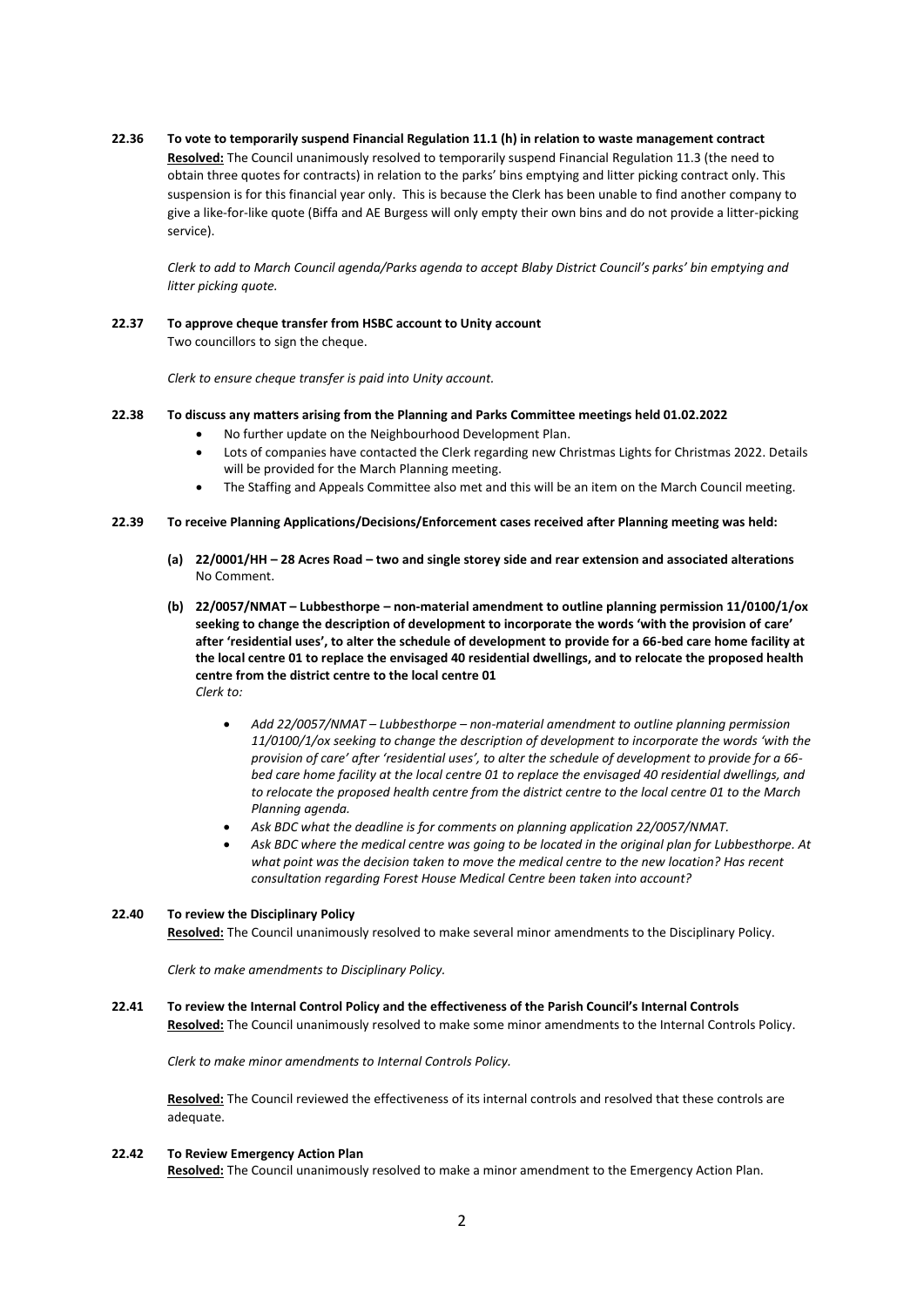*Clerk to make minor amendment to Emergency Action Plan.*

**22.43 To discuss the closure of one of the two HSBC accounts and associated paperwork Resolved**: The Council unanimously resolved to add Councillor Dawes to the bank mandate.

#### **22.44 To discuss three quotes for Grounds Maintenance Contract**

The following three quotes had been received in relation to the Grounds maintenance Contract:

#### Blaby District Council

£11,935.32 plus VAT. However, Blaby District Council would not complete all works listed in the specification.

Cookes of Kirby £11,980 plus VAT.

DTM Garden and Landscapes £12,960 plus VAT.

**Resolved:** The Council unanimously resolved to accept the quotation for grounds maintenance from Cookes of Kirby for three years as it was only a few pounds more expensive than Blaby District Council but Cookes of Kirby will complete all works completed on the specification.

*Clerk to:*

- *Inform companies who provided quotes for rounds maintenance of the Council's decision.*
- *Add to the Action List to review the Ground maintenance Contract in three years' time.*
- *Check to see if the contract/quotes need to be added to the website as per Transparency Code.*

#### **22.45 To discuss motorbikes using the path on Shanklin Gardens as a cut through** *Clerk to:*

- - *Contact BDC and LCC raising the resident's complaint regarding motorbikes using the path on Shanklin Gardens as a cut through.*
	- *Contact Police and ask if signs will be a deterrent for motorbikes using the path on Shanklin Gardens as a cut through.*
	- *Contact resident and explain action taken regarding motorbikes using the path on Shanklin Gardens as a cut through.*

### **22.46 To discuss purchasing mulch/woodchip for planting of new trees**

**Resolution:** The Council unanimously resolved to purchase 4 100 litre bags of woodchip/mulch, a spade and any other paraphernalia needed for planting the free trees packs.

*Clerk to order 4 100 litre bags of woodchip/mulch, a spade and any other paraphernalia needed for planting the free trees packs.*

*The Parish Council has the power to spend money on maintaining its parks under the Open Spaces Act 1906, s. 10.*

**22.47 To consider the Electoral Review of Blaby District Council – Draft Recommendations** *Clerk to:*

- *ask if 'Electoral Review of Blaby District Council – Draft Recommendations' will affect Parish Council boundaries, or purely electoral?*
- *Keep Electoral Review of Blaby District Council – Draft Recommendations on March Council agenda.*

# **22.48 To discuss residents' request for road closure of Queens Drive for a street party 04.06.2022 Resolved**: The Council unanimously resolved that it did not object to the road closure on Queens Drive on 04.06.2022.

*Clerk to inform the resident that the Parish Council does not object to the road closure on Queens Drive on 04.06.2022.*

#### **22.49 Action List**

• Boiler Service – Completed February 2022